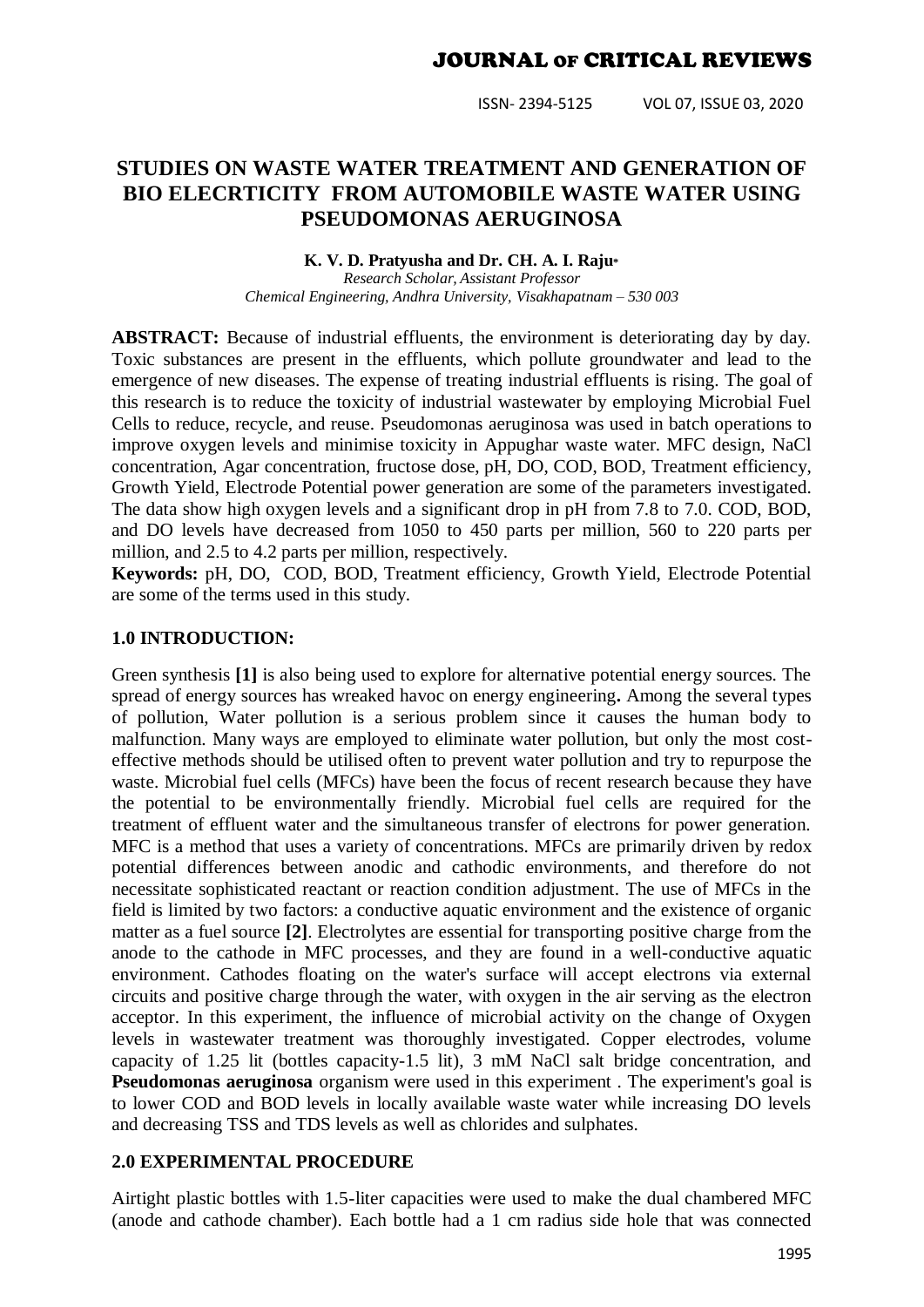ISSN- 2394-5125 VOL 07, ISSUE 03, 2020

with a PVC pipe at a height of 9 cm from the bottom of the bottle (roughly in the centre). By heating 100 g of agar with 100 g of sodium chloride (NaCl) salt in a 1000 ml water bath, the molten agar was allowed to cool before being put into the PVC pipe and sealed at one end with a plastic cap and cello-tape. The agar was allowed to solidify uninterrupted. The PVC tubing with the salt-agar combination was epoxy-fixed between the two bottles and acted as a salt-bridge, aiding the proton transfer process during MFC operation. Copper electrodes (7 cm\*4cm) were employed.



 **Fig.2.1 Schematic diagram of Microbial Fuel Cells**

The distance between the two chambers was maintained at distance of 5 ,10, 15, 20, 25 cm in the MFC setup. The electrodes were connected to the circuit with copper wires. A digital multimeter was used to measure the readings of an external resistance (R) of 100 ,200 , 330, 470, 510 and 1000. The collected sample was examined using industry-standard procedures to track the biodegradation process inside the MFC. Many parameters are used to determine waste water characteristics<sup>[3-4]</sup> .To evaluate the efficiency of the MFC, pH, TSS, TDS, BOD, COD, DO, Chlorides and Sulphates, and other parameters were examined in this study. Every 5 days, a waste water sample is collected and analysed to determine its various parameters. During the operation, voltage and current are also measured with a multimeter.

## **3.1Characterization of Synthetic waste water sample:**

## **3.1.2 Estimation of BOD:**

## **Preparation of dilution water:**

Water is aerated by passing compressed air through a diffusion tube until it is completely saturated. Take about 5 ml of the sample and dilute it to 300 ml with dilution water. The diluted sample is taken in two bottles filled up to the neck. The dissolved oxygen in one bottle is determined immediately and in the other bottle after five days of incubation.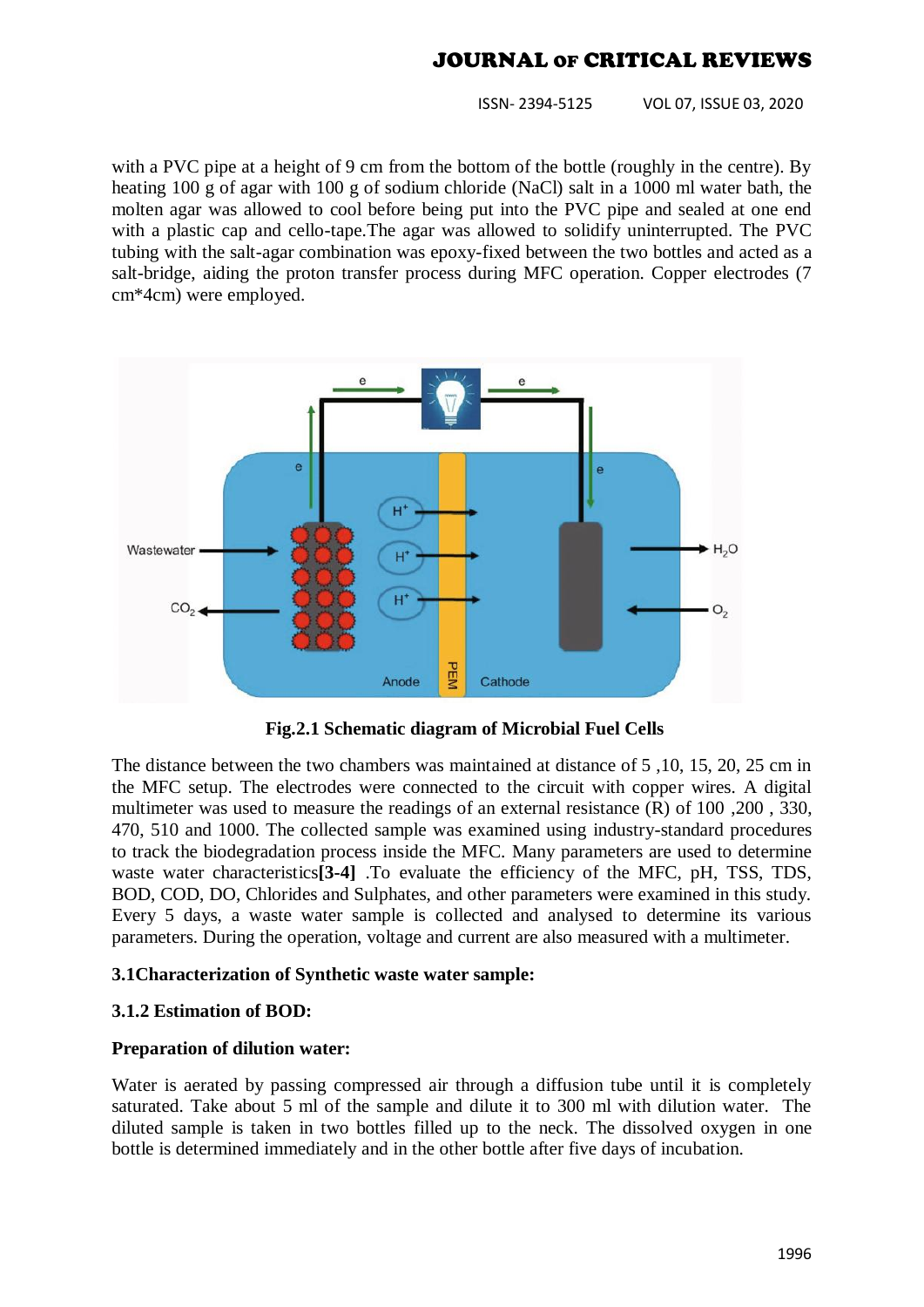ISSN- 2394-5125 VOL 07, ISSUE 03, 2020

### **3.1.3 Determination of dissolved oxygen (DO):**

- 1. 250 ml of sample is taken in a stoppered bottle avoiding contact with air.Add 0.2 ml MnSO<sup>4</sup> solution to it by means of a pipette, dipping the end well below the surface of water,add 2 ml of alkaline iodide-azide solution to it. Shake thoroughly. Allow brown precipitates of MnO  $(OH)_2$  to settle down. When some portion of the liquid below the stopper is clear, add 2ml of concentrated  $H_2SO_4$  with the help of a pipette. Mix till the precipitate is completely dissolved. Brown color of iodine is produced.
- 2. Transfer 100 ml of the above solution in a 250 ml flask with a pipette. Titrate the liberated  $I_2$  with standardized sodium thio-sulphate solution until the sample solution becomes pale yellow.
- 3. Add 2 ml of starch solution, the solution will turn blue. Continue titration till the blue color disappears. Repeat to get another reading.
- 4. Volume of the water sample taken for titration =100ml

#### **3.1.4 Estimation of COD:**

Take reflux flask an add to it  $0.4$ gms of  $H<sub>2</sub>SO<sub>4</sub>$  and 20 ml of sample. (If required dilute to suitable degree) Mix well. Add 10 ml of 0.25N,  $K_2Cr_2O_7$ . Drop some pumice stone and slowly add 30 ml of  $Conc.H<sub>2</sub>SO<sub>4</sub>$ - AgSO<sub>4</sub> reagent. Mix the contents thoroughly and connect the flask to condenser. Reflux for 2 hours. Cool and wash down the condensers. Dilute the mixture to 150 ml by adding distilled water. Add 3 drops of Ferroin indicator and titrate with N/10 Ferrous ammonium sulphate solution, till the color changes from green to wine red. Note the end point. Perform the same procedure with "Blank" using distilled water instead of the sample.



**Fig3.2:MFC SET UP**

## **4.0 RESULTS AND DISCUSSION:**

## **4.1. Effect of pH**

A pH metre was used to determine the pH of the waste sample (automotive waste water). The pH range of the sample taken over a period of time. The results demonstrate that the pH of the Automotive waste water has decreased over time (see Fig4.1.).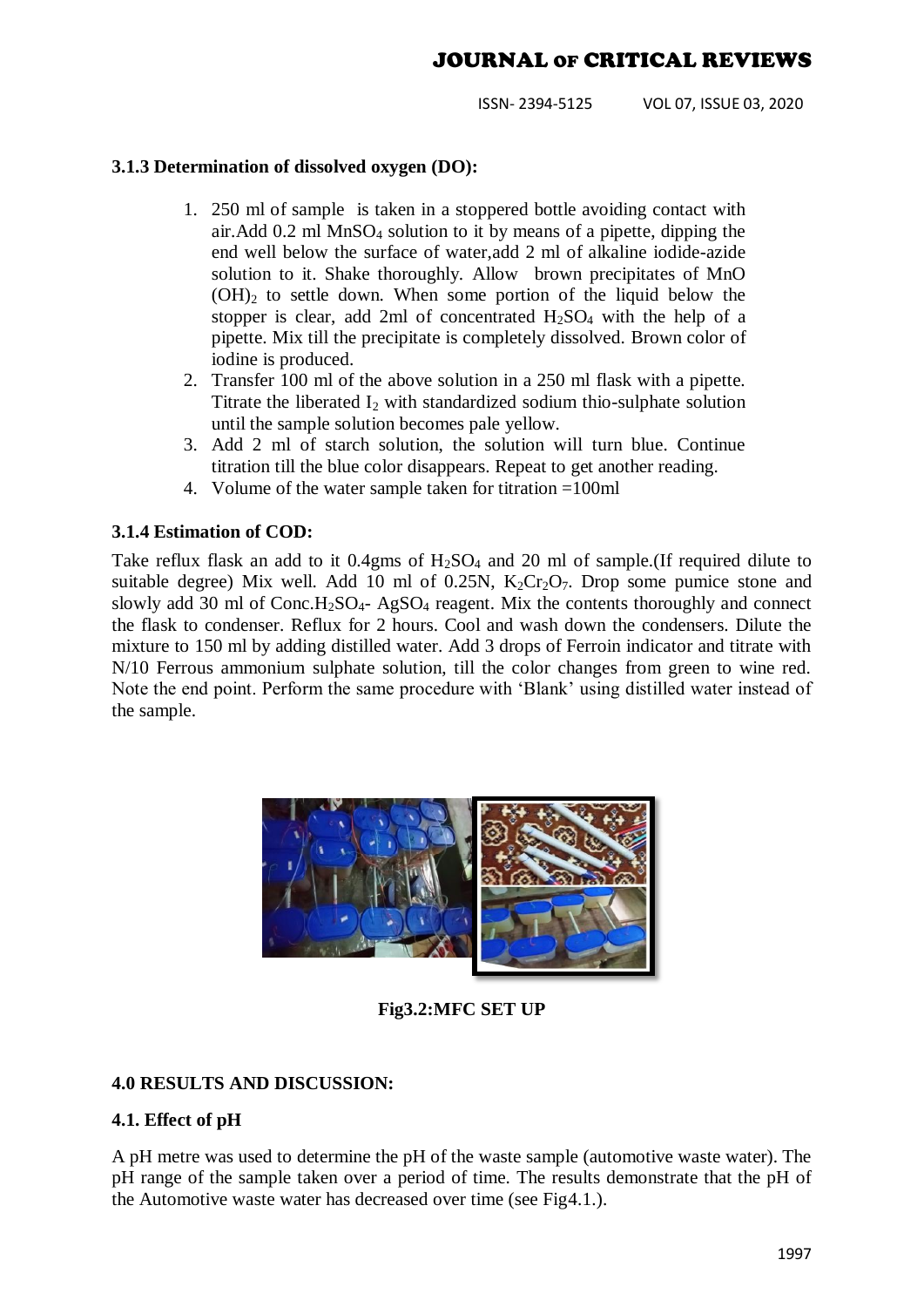ISSN- 2394-5125 VOL 07, ISSUE 03, 2020



**Fig. 4.1 Variation of pH with Time and current**

In previous studies on the influence of pH, MFCs were operated at different anodic and cathodic pH, and the difference in MFCs performance may also stem from the difference in anodic and cathodic pH. In this study, the pH of anodic and cathodic electrolytes in each MFC were set equal. Anodic microbes play an important role in MFC operation, and they are sensitive to pH conditions. Although much effort has been spent on exploring the influences of pH on MFCs, few studies have reported the effects of pH on anodic microbes in MFCs. In addition, the relationship between pH changes and voltage output is not clear. This work attempts to study the effects of pH on electricity generation in MFCs, including the influence of initial pH in batch operation on MFC performance and anodic microbes (in terms of both species and bio film appearance), and the correlation of time-course pH changes with electricity generation. Initial pH influenced the performance of MFCs and the types and abundance of anodic microbes. Under acidic conditions, voltage outputs (232–284 mV vs. 311–339 mV) and power generation (95–116mW m−2 vs. 182–237mW m−2) were lower, while COD removal was faster. The acidic idea of automotive waste water is due to the expansion of Dextrose, which serves as food for bacteria. The pH was reduced from 8.5 to 6.4, which is within the acceptable range of BIS recommendations. The cathodic responses utilise proton, which causes the pH to rise fundamentally **[5-10].**

#### **4.2. Effect of Dissolved Oxygen:**

The Aquatic life and other organisms depend on decomposed oxygen (oxygen found in water) to survive. The amount of oxygen broken down in streams is affected by water temperature, the number of dregs in the stream, the amount of oxygen removed from the framework by breathing and rotting life forms, and the amount of oxygen returned to the framework by photosynthetic plants, the stream, and air circulation. The amount of broken up oxygen in a litre is measured in milligrammes per litre (mg/l) or parts per million (ppm) (ppm).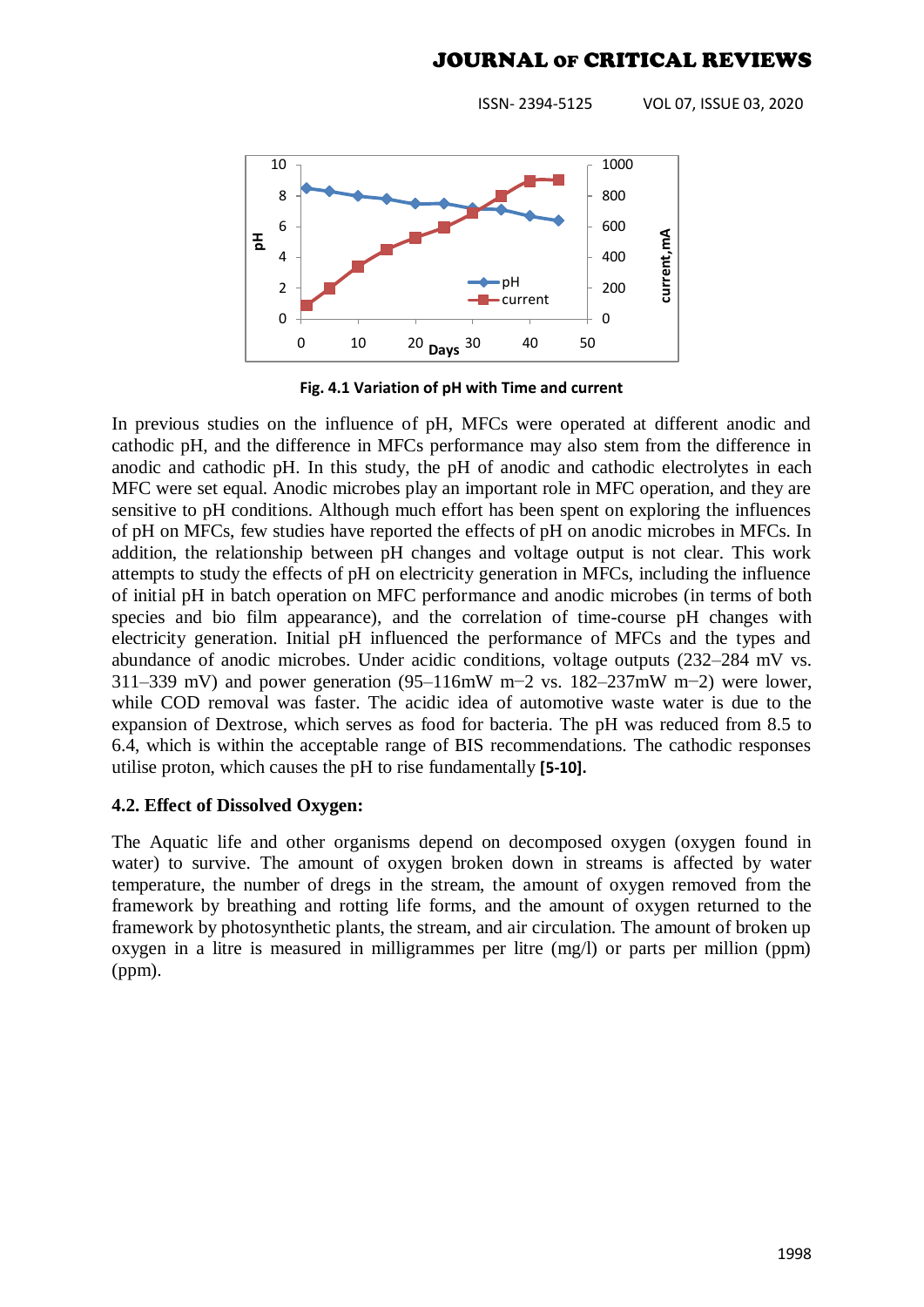ISSN- 2394-5125 VOL 07, ISSUE 03, 2020



**Fig. 4.2 Variation of Dissolved oxygen with time and current**

Depicts the variation of dissolved oxygen over time. The dissolved oxygen concentration increased from 1.72mg/L to 4.2 mg/L, according to the findings. The decrease in the degrees of BOD and COD in the Automobile squander water test and air circulation is the reason for the increase in dissolved oxygen in Automotive waste water. Many writers **[11-12]** conducted comparable tests.

## **4.3. Effect of Chemical oxygen demand (COD)**

COD is a proportion of the total quantity of oxygen required to oxidize all-natural material into carbon dioxide and water, and it does not distinguish between organically accessible and idle natural matter. The waste is calculated in terms of the amount of oxygen required for the oxidation of natural matter in order to deliver  $CO<sub>2</sub>$  and water. Tests were preserved using H2SO4 for COD assurance and handled for COD assurance once the entire examining process was completed. Throughout the activity, MFC was regularly checked for waste (as COD) evacuation in order to determine the power module's potential to function as a waste water treatment unit. The COD of an automotive burn via water at various time intervals is shown in **Fig.4.3**

The COD of the Automotive waste water has decreased from an initial value of 360 mg/L to 129mg/L as a result of the Automotive waste water developing and corrupting the natural matter in the waste test. The possibility for COD expulsion in automotive waste water was demonstrated, exhibiting the ability of microorganisms found in squander waters to use carbon sources as electron contributors. Has also removed the COD ingredient from home grown waste water, from which test results reveal that flow age and COD evacuation are relatively similar **[13-14].**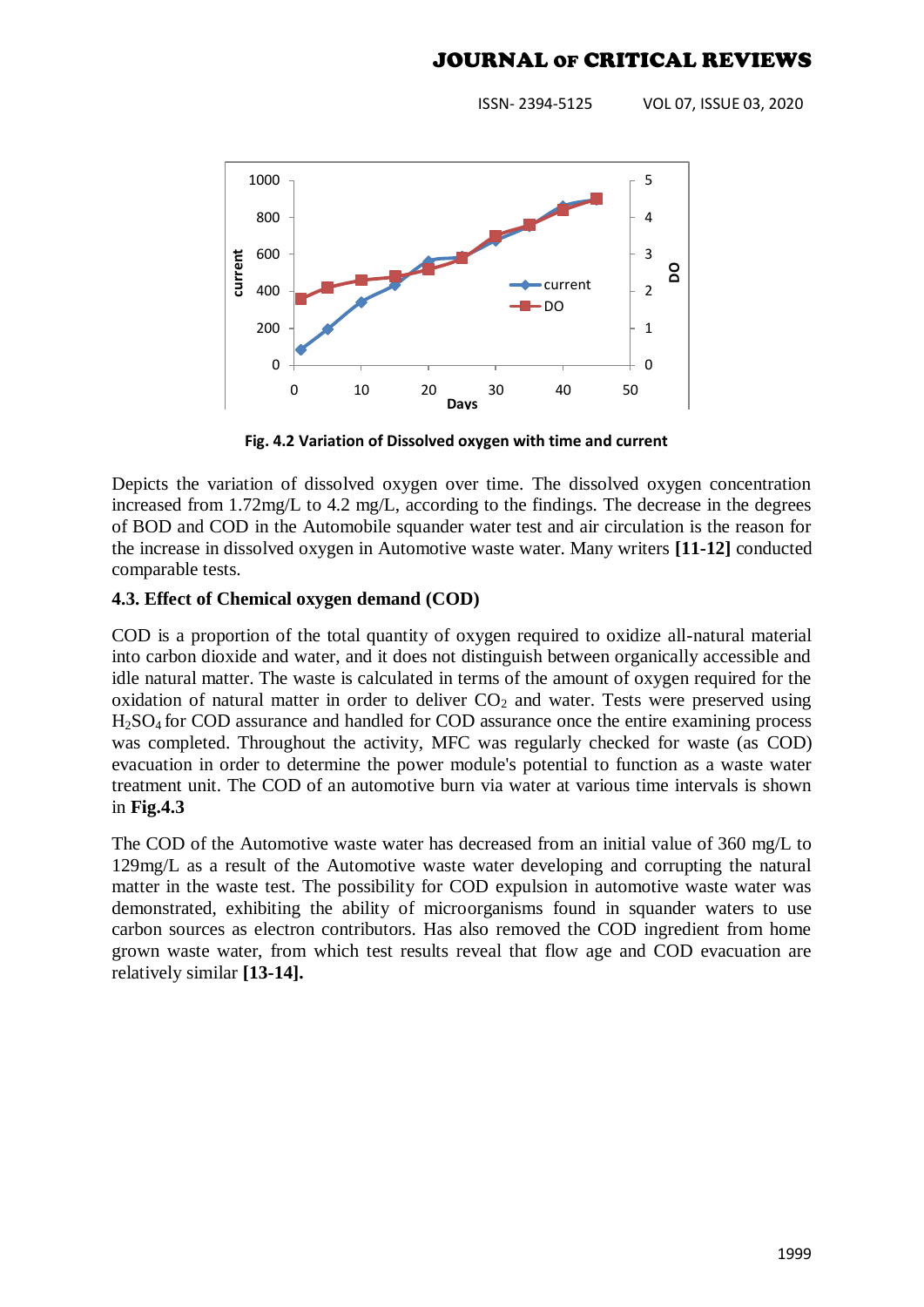ISSN- 2394-5125 VOL 07, ISSUE 03, 2020



In the aeration process, COD reduced as bacteria can break down organic compounds in water**[15]**. These bacteria are called heterotrophic bacteria break down organic compounds due to the use of oxygen.

## **4.4. Effect of Biochemical oxygen demand (BOD)**:

BOD is a measure of how much oxygen a species will consume while breaking down natural stuff in extreme settings. Figure 4.13 depicts the effect of a Microbial Fuel Cell on the BOD of automotive waste water. BOD has decreased from an initial value of 218 mg/L to a final value of 127 mg/L, according to the findings.



**Fig. 4.4 Variation of BOD and current with Time**

## **4.5 Effect of Treatment Efficiency:**

Figure: Depicts the effect of MFC on Treatment Efficiency. Treatment Efficiency increased from 25.77 mg/L to 73.3 mg/L as a result of the study **[16-17].**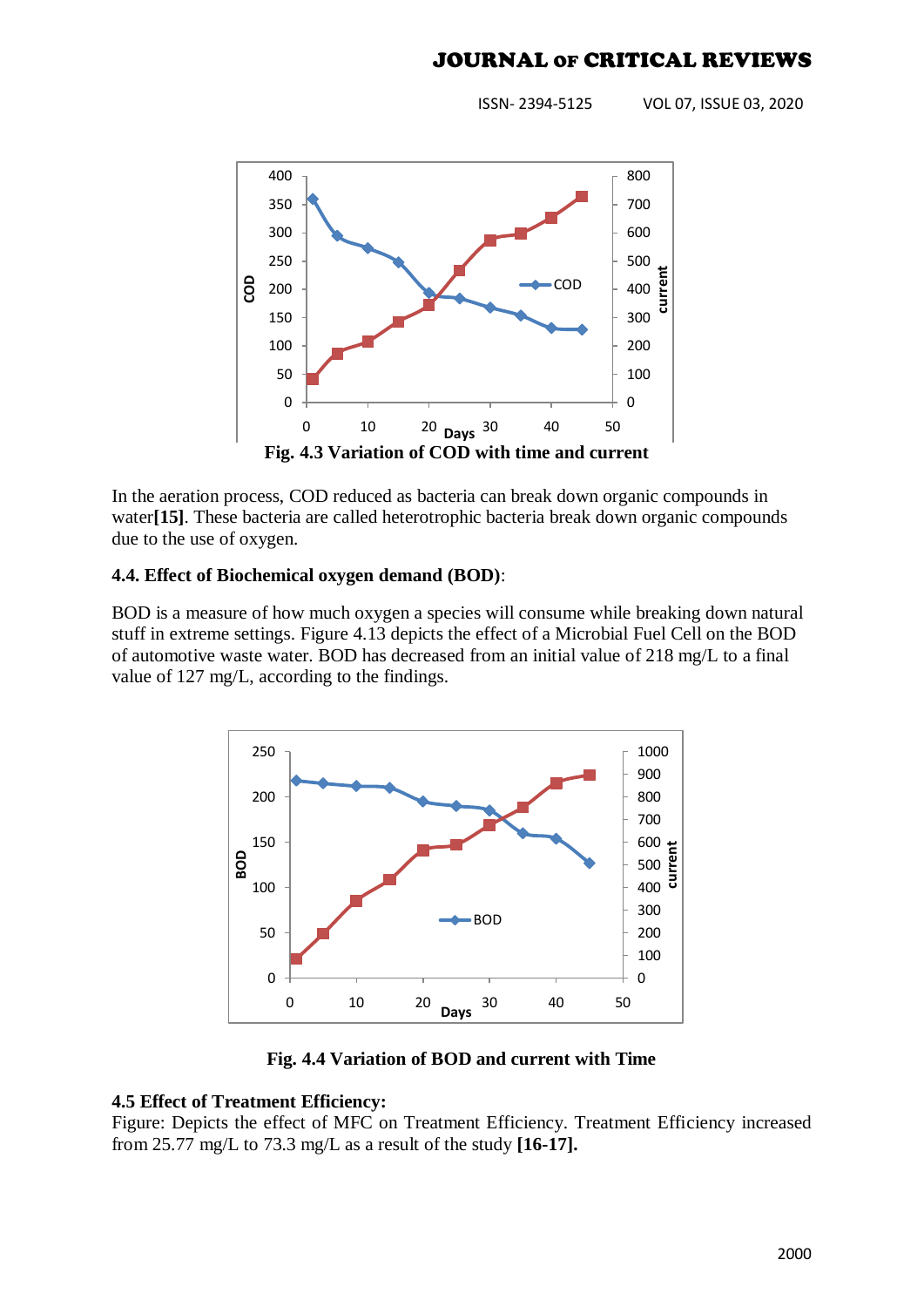ISSN- 2394-5125 VOL 07, ISSUE 03, 2020



**Fig4.6: Variation of Treatment Efficiency with Time and current**

#### **4.6 Growth Yeild :**

The installation of a new set of electrodes was a practical method of enriching bacteria growing in an MFC, but overall power generation in this system was not enhanced, most likely due to the cathode and PEM's power generating constraints **[18]**. Other writers **[19-20]** have conducted similar experiments.

## **Growth Yield**

$$
Y = \frac{X}{\Delta \text{ COD}}
$$

 $X = Biomass$  produced over time

 $\triangle COD = COD_1 - COD_7$ 

 $Y = 0.14$  g biomass/g substrate

## **4.7 Electrode Potential :**

With Current density increased from 0.38  $A/m^2$  to 1.46  $A/m^2$ , the cathode potential of the DCMFC decline faster than the cathode potential of the SCMFC , which was in contrast to the faster increase in anode potential in the DCMFC .Similar work is done by other authors .

Electrode potential

 $E_{cell} = E_{cat \; h \; ode} - E_{anode}$ 

 $E_{cat \text{*} node}$  = Electrode potential of distilled water = 1.23 V

 $E_{anode}$  = Electrode Potential of Copper =0.34V

 $E_{cell} = 0.89V$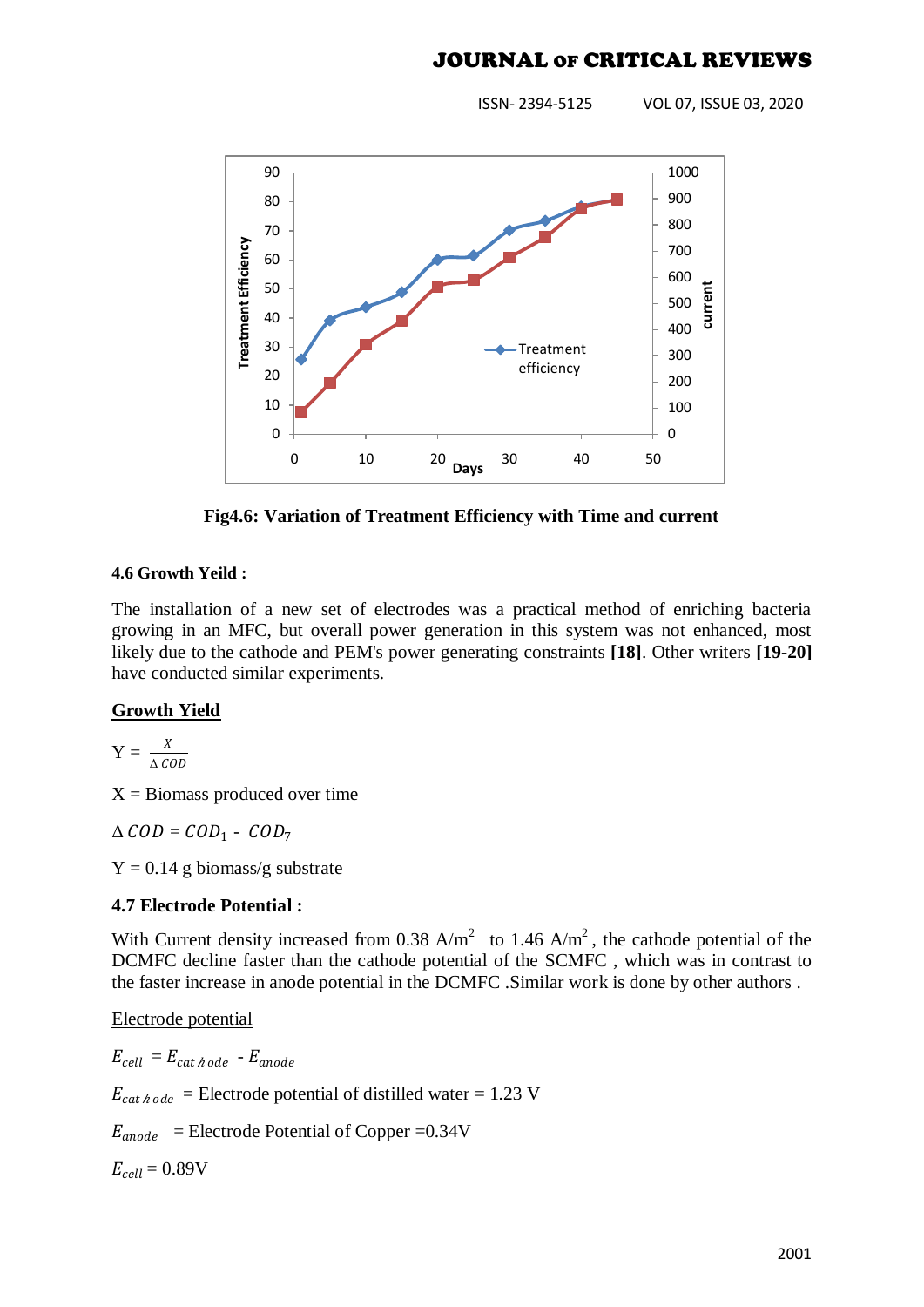ISSN- 2394-5125 VOL 07, ISSUE 03, 2020

#### **5.0 CONCLUSIONS:**

The goal of this research was to look at some of the biological methods used in waste water treatment. The Microbial Fuel Cell was chosen for this investigation to improve waste water quality while also generating power. When compared to the initial features of Automoblie waste water, the amount of pH ,COD, BOD has decreased.The DO and Treatment Efficiency is increased, Growth Yield is 0.14 g biomass/g of substrate,Electrode Potential is 0.89V .The MFC was efficient, cost-effective, simple to maintain, and did not necessitate the use of paid labour. They surely offer energy recovery potential during wastewater treatment. The availability of bio-degradable chemicals contained in the waste water sample was discovered to be the primary principle guiding the elimination of toxicity and the creation of energy.

#### **References**

- **1.** Chi NTL, Duc PA, Mathimani T& Pugazhendhi A (2019). "Evaluating the potential of green alga Chlorella sp. for high biomass and lipid production in biodiesel viewpoint. Biocatal Agric Biotechnol, 17:184–8.
- **2.** Mathimani T, Uma L& Prabaharan D (2015). "Homogeneous acid catalysed transesterification of marine microalga Chlorella sp. BDUG 91771 lipid – an efficient biodiesel yield and its characterization". Renew Energy, 81:523–33.
- **3.** Pandey P, Shinde V.N, Deopurkar R.L, Kale S.P, Patil S.A& Pant D (2016). "Recent advances in the use of different substrates in microbial fuel cells toward wastewater treatment and simultaneous energy recovery". Appl Energy, 168:706–723.
- **4.** Habermann W& Pommer E. "Biological fuel cells with sulphide storage capacity".Appl MicrobiolBiotechnol, 35:128133.
- **5.** Kuntke P,Smiech K.M, Bruning H, Zeeman G, Saakes M&Sleutels T.H.J.a (2012). "Ammonium recovery and energy production from urine by a microbial fuel cell". Water Res., 46:2627–2636.
- **6.** Jiang Y, Yang X, Liang P, Liu P& Huang X (2018). "Microbial fuel cell sensors for water quality early warning systems: Fundamentals, signal resolution, optimization and future challenges". Renew Sustain Energy Rev., 81:292–305.
- **7.** Heilmann J and [Logan BE,](http://www.ncbi.nlm.nih.gov/pubmed/?term=Logan%20BE%5BAuthor%5D&cauthor=true&cauthor_uid=16752614) (2006)*"Production of electricity from proteins using a microbial fuel cell",* [Water Environ Res.7](http://www.ncbi.nlm.nih.gov/pubmed/16752614)8(5), 531-7.
- **8.** [Ducommun R,](http://www.ncbi.nlm.nih.gov/pubmed/?term=Ducommun%20R%5BAuthor%5D&cauthor=true&cauthor_uid=19946948) [Favre MF,](http://www.ncbi.nlm.nih.gov/pubmed/?term=Favre%20MF%5BAuthor%5D&cauthor=true&cauthor_uid=19946948) [Carrard D](http://www.ncbi.nlm.nih.gov/pubmed/?term=Carrard%20D%5BAuthor%5D&cauthor=true&cauthor_uid=19946948) and [Fischer F,](http://www.ncbi.nlm.nih.gov/pubmed/?term=Fischer%20F%5BAuthor%5D&cauthor=true&cauthor_uid=19946948) (2010).*"Outward electron transfer by Saccharomyces cerevisiae monitored with a bi-cathodic microbial fuel cell-type activity sensor",*[Yeast.](http://www.ncbi.nlm.nih.gov/pubmed/19946948) 27(3):139-48.
- **9.** Yumiko Kodama, Takefumi Shimoyama and Kazuya Watanabe,(2012).*"Dysgonomonas oryzarvi sp. nov., isolated from a microbial fuel cell",* International Journal of Systematic and Evolutionary Microbiology, 62, 3055–3059.
- **10.** Juliane Niessen, Uwe Schro¨der, Fritz Scholz,(2004).*"Exploiting complex carbohydrates for microbial electricity generation–a bacterial fuel cell operating on starch",* Electrochemistry Communications 6, 955–958.
- **11.** Ghanapriya K and P.T. Kalaichelvan, (2012).*"Electricity generation from bacteria Staphylococcus aureus and Enterobacteriaceae bacterium using microbial fuel cell - an alternative source of energy and its use application",* INT J CURR SCI, 87-93.